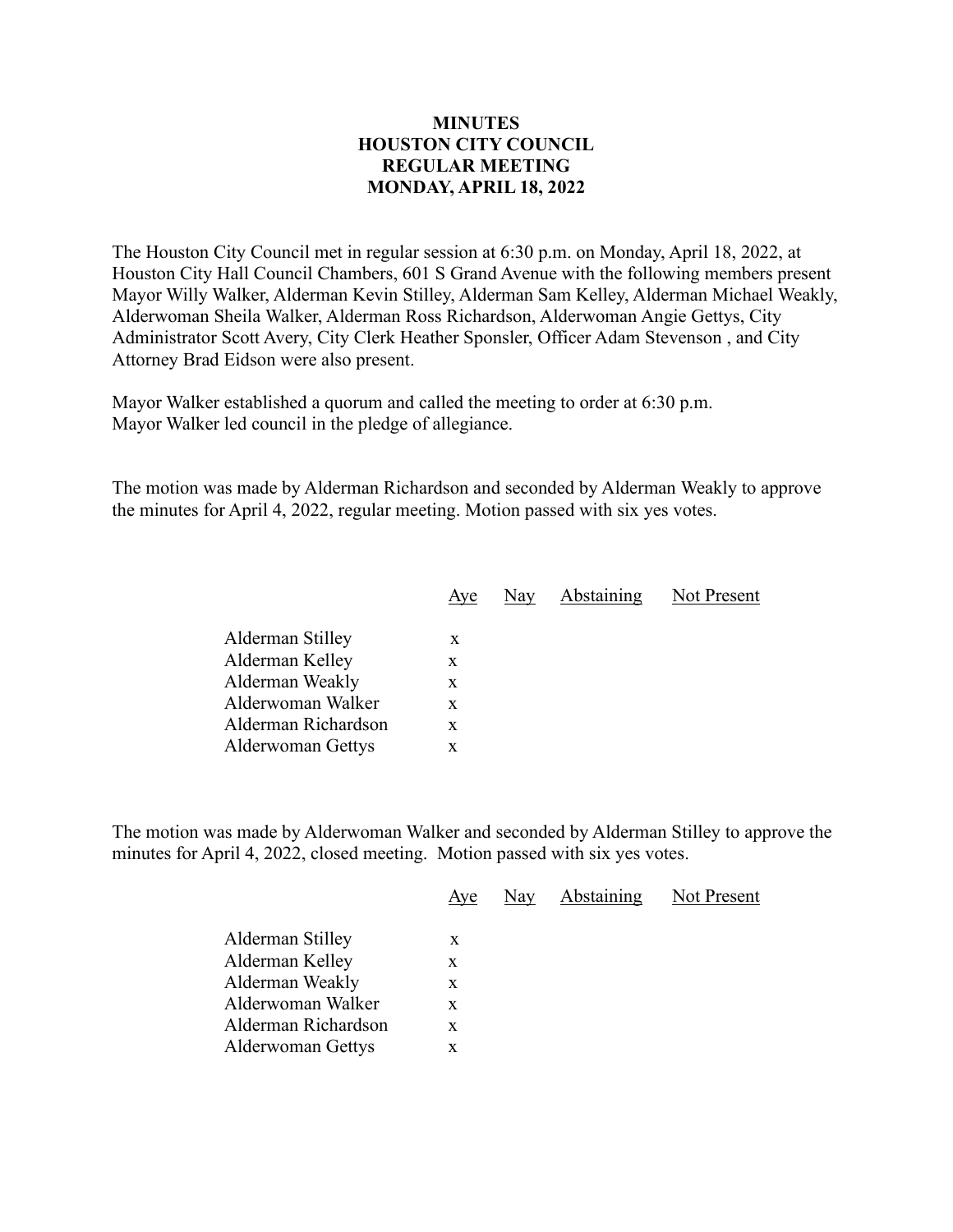The motion was made by Alderman Kelley and seconded by Alderwoman Walker to approve payment for payroll of April 11, 2022. Motion passed with five yes votes.

|                          | Aye | Nay | Abstaining Not Present |  |
|--------------------------|-----|-----|------------------------|--|
| Alderman Stilley         |     |     | X                      |  |
| Alderman Kelley          | X   |     |                        |  |
| Alderman Weakly          | X   |     |                        |  |
| Alderwoman Walker        | X   |     |                        |  |
| Alderman Richardson      | X   |     |                        |  |
| <b>Alderwoman Gettys</b> | x   |     |                        |  |

The motion was made by Alderman Kelley and seconded by Alderwoman Gettys to approve payment of invoices for April  $15<sup>th</sup>$  &  $18<sup>th</sup>$ , 2022 (\$428,045.54) as presented. Motion passed with six yes votes.

|                          |   |  | Aye Nay Abstaining Not Present |
|--------------------------|---|--|--------------------------------|
| Alderman Stilley         | X |  |                                |
| Alderman Kelley          | X |  |                                |
| Alderman Weakly          | X |  |                                |
| Alderwoman Walker        | X |  |                                |
| Alderman Richardson      | X |  |                                |
| <b>Alderwoman Gettys</b> | X |  |                                |
|                          |   |  |                                |

Mayor Walker presented Sharon Tyger with the Autism Proclamation as well as a certificate for dedicated service of 35 years at the Sheltered Workshop.

The motion was made by Alderwoman Walker and seconded by Alderman Stilley to approve the rezoning change for 800 block Holder from residential to commercial.

|                                                                                                                         | Aye                        | Nay | Abstaining | Not Present |
|-------------------------------------------------------------------------------------------------------------------------|----------------------------|-----|------------|-------------|
| Alderman Stilley<br>Alderman Kelley<br>Alderman Weakly<br>Alderwoman Walker<br>Alderman Richardson<br>Alderwoman Gettys | X<br>X<br>X<br>X<br>X<br>X |     |            |             |
|                                                                                                                         |                            |     |            |             |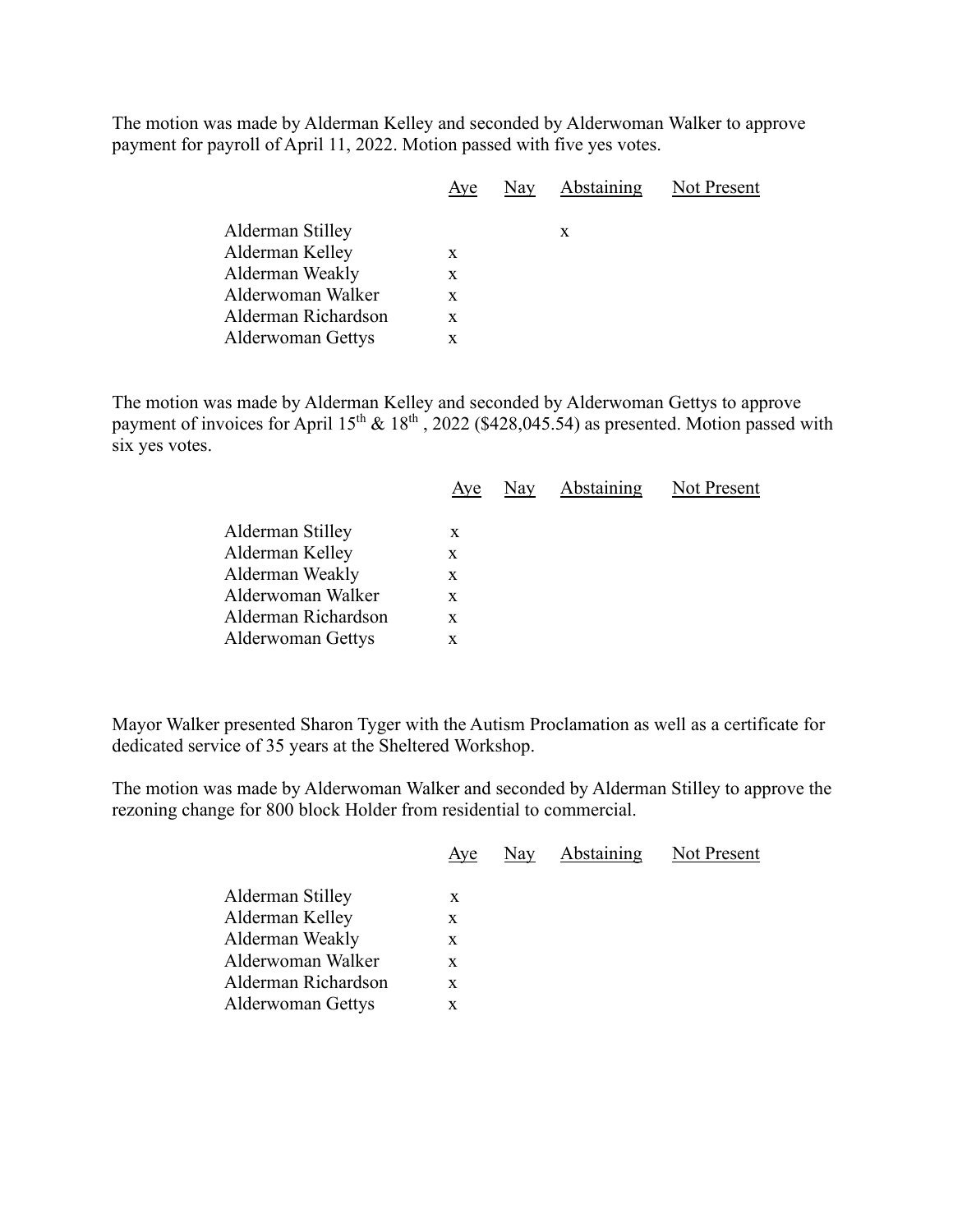Guest: Karen James with Drury spoke about up coming classes for the summer and fall.

Bill 101R to become Resolution 2022-101 (election results). The motion was made by Alderman Richardson and seconded by Alderman Weakly to place Bill 101R on first reading by title only. Motion passed with six roll call votes.

| Aye | Nay | Not Present |
|-----|-----|-------------|
|     |     |             |
| X   |     |             |
| X   |     |             |
| X   |     |             |
| X   |     |             |
| X   |     |             |
| x   |     |             |
|     |     | Abstaining  |

Bill 101R to become Resolution 2022-101 (election results). The motion was made by Alderman Weakly and seconded by Alderman Richardson to place Bill 101R on second and final reading by title only. Motion passed with six roll call votes.

|                          | Aye | Nay | Abstaining | Not Present |
|--------------------------|-----|-----|------------|-------------|
|                          |     |     |            |             |
| Alderman Stilley         | X   |     |            |             |
| Alderman Kelley          | X   |     |            |             |
| Alderman Weakly          | X   |     |            |             |
| Alderwoman Walker        | X   |     |            |             |
| Alderman Richardson      | X   |     |            |             |
| <b>Alderwoman Gettys</b> | x   |     |            |             |
|                          |     |     |            |             |

The motion was made by Alderman Weakly and seconded by Alderwoman Gettys to adjourn at 6:45 p.m. Motion passed with six yes votes.

|                          | Aye | Nay | Abstaining | Not Present |
|--------------------------|-----|-----|------------|-------------|
| Alderman Stilley         | X   |     |            |             |
| Alderman Kelley          | X   |     |            |             |
| Alderman Weakly          | X   |     |            |             |
| Alderwoman Walker        | X   |     |            |             |
| Alderman Richardson      | X   |     |            |             |
| <b>Alderwoman Gettys</b> | X   |     |            |             |
|                          |     |     |            |             |